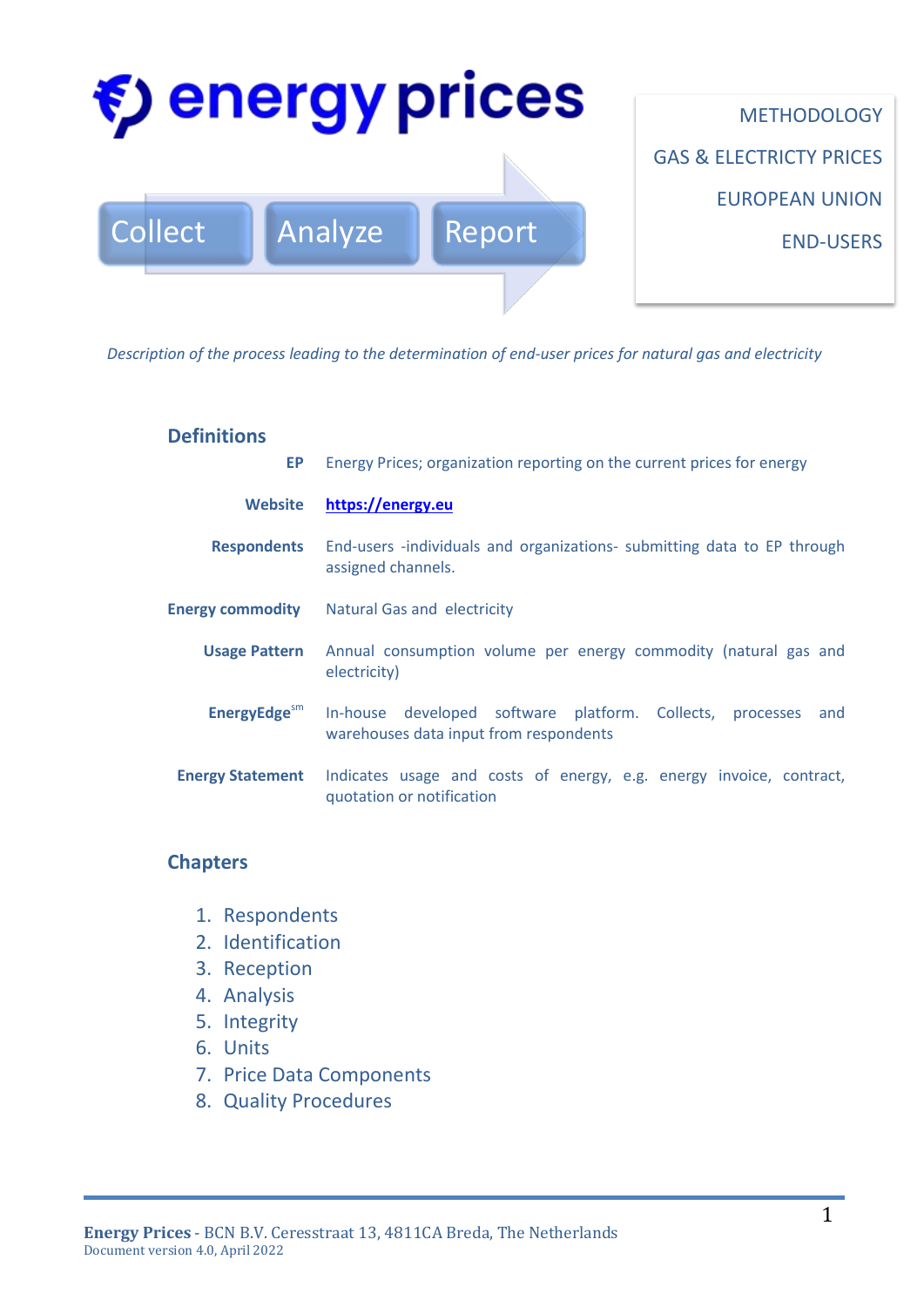## **Appendices**

- I. Miscellaneous
- II. Active Respondents

## **Chapters**

#### **1. Respondents**

**Energy Prices** offers European citizens and EU-based organizations the option to sign-up as a respondent. Respondents are encouraged to submit data periodically. The input encompasses their energy consumption and the energy tariffs charged.

**EP's EnergyEdge** software platform provides respondents the opportunity to check and analyse their own energy consumption historically and compare this with peers. Personally identifiable information from respondents will not be shared with any third party.

#### **2. Identification**

Three different types of respondents are identified: **households** and **commercial** end-users.

- a. Domestic end-users price data is gathered from individual- and family households.
- b. Commercial end-users price data is gathered from respondents that are commercial or government entities. Power plants, used for electricity generation, are not included.

#### **3. Reception**

There are two main ways of submitting data **to Energy Prices**.

Commonly used is by using the **Energy Edge** platform which has a web interface. This interface is an online form that asks the respondent to enter a number of details from their energy statement or contract. To avoid mistakes, the respondent enters the values and quantities as mentioned on their statement, in their own currency. All applicable conversions, e.g. to euro currency for non-Eurozone EU states and from cubic meters of natural gas to kWh, are processed by the platform.

An alternative method to submit data is by uploading the energy statement as an Adobe PDF-document; this input is subsequently manually processed.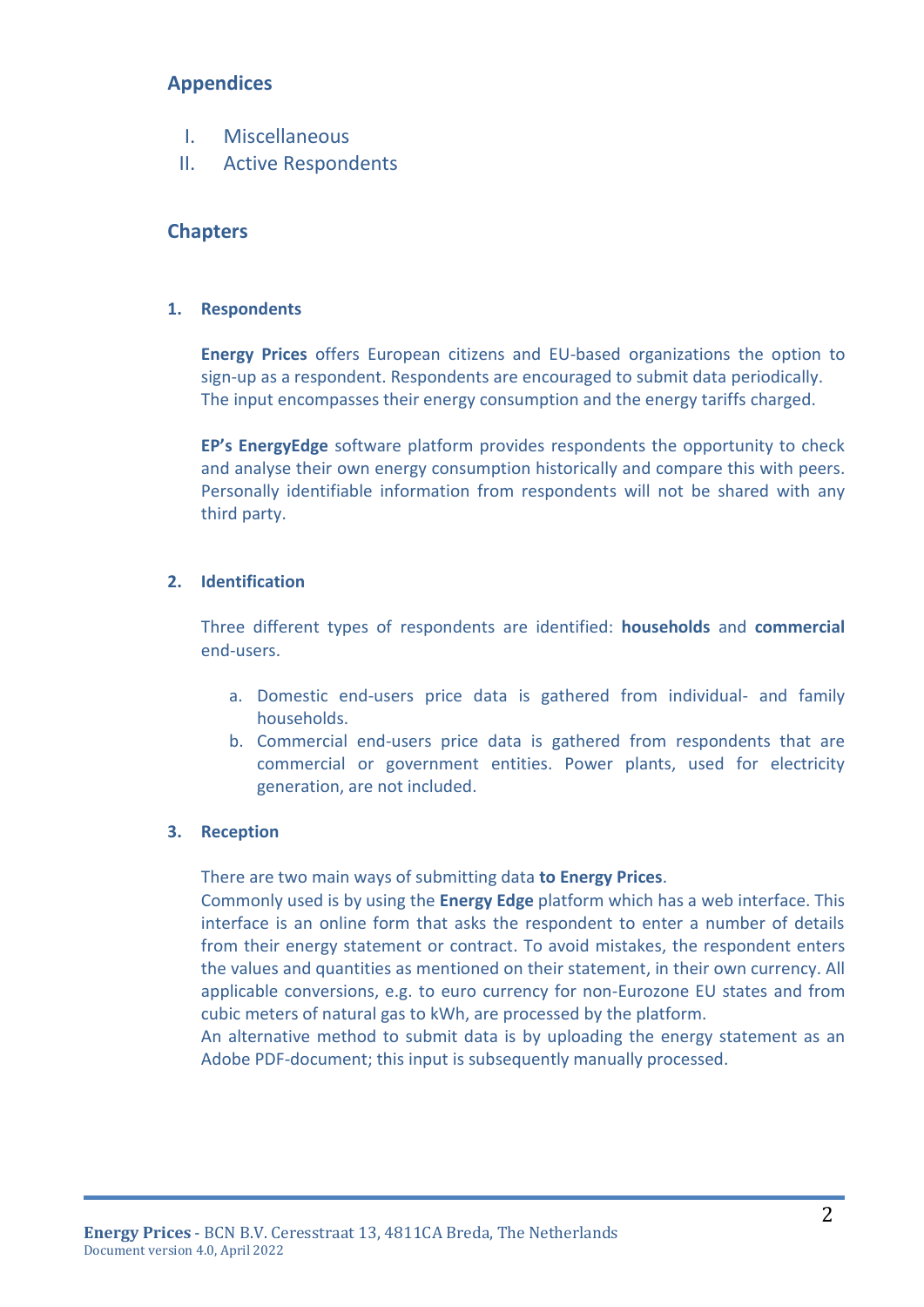#### **4. Integrity**

The **EnergyEdge** platform functions as a gatekeeper for data integrity. The platform analyses the respondent's input and determines if the entered values are within an expected range; based on past input and known data for the specific consumption pattern and region.

#### **5. Units**

Price data and volumes are daily converted to the **Energy Prices** standard units for both electricity and natural gas; euro per one kilowatt-hour.

#### **6. Analysis**

**Energy Prices** utilizes Data Sampling Methodology. A certain minimum number of respondents per country are deemed sufficient to produce weighted average price data. The determined price data is per energy commodity, per consumption pattern and per country. **Energy Prices** has sufficient respondents in all 27 EU countries and the United Kingdom.

**EnergyEdge** requires regular data input from a minimum number of its respondents before prices can be calculated by our team. This is a continuous, daily process. In case an input threshold is not reached, respondents are approached via e-mail and requested submit data.

- a. Respondents may have a variable contract or a fixed contract for a certain term, both contracts may be accepted in the calculation is construct reliable price date.
- b. **Energy Prices** strives to build a respondent's database that fairly represents the different provinces and regions per country. The data is weighted when regions are over– or underrepresented.

#### **7. Quality procedures**

The system checks for non-conformity directly upon entry of data by respondents, this means that e.g. in case of a typographical error, the respondent is immediately alerted to correct the entry. Inconsistent entries are requested to be corrected, or alternatively discarded. Before the price data is anchored in the main database, it is manually checked to capture possible deviations.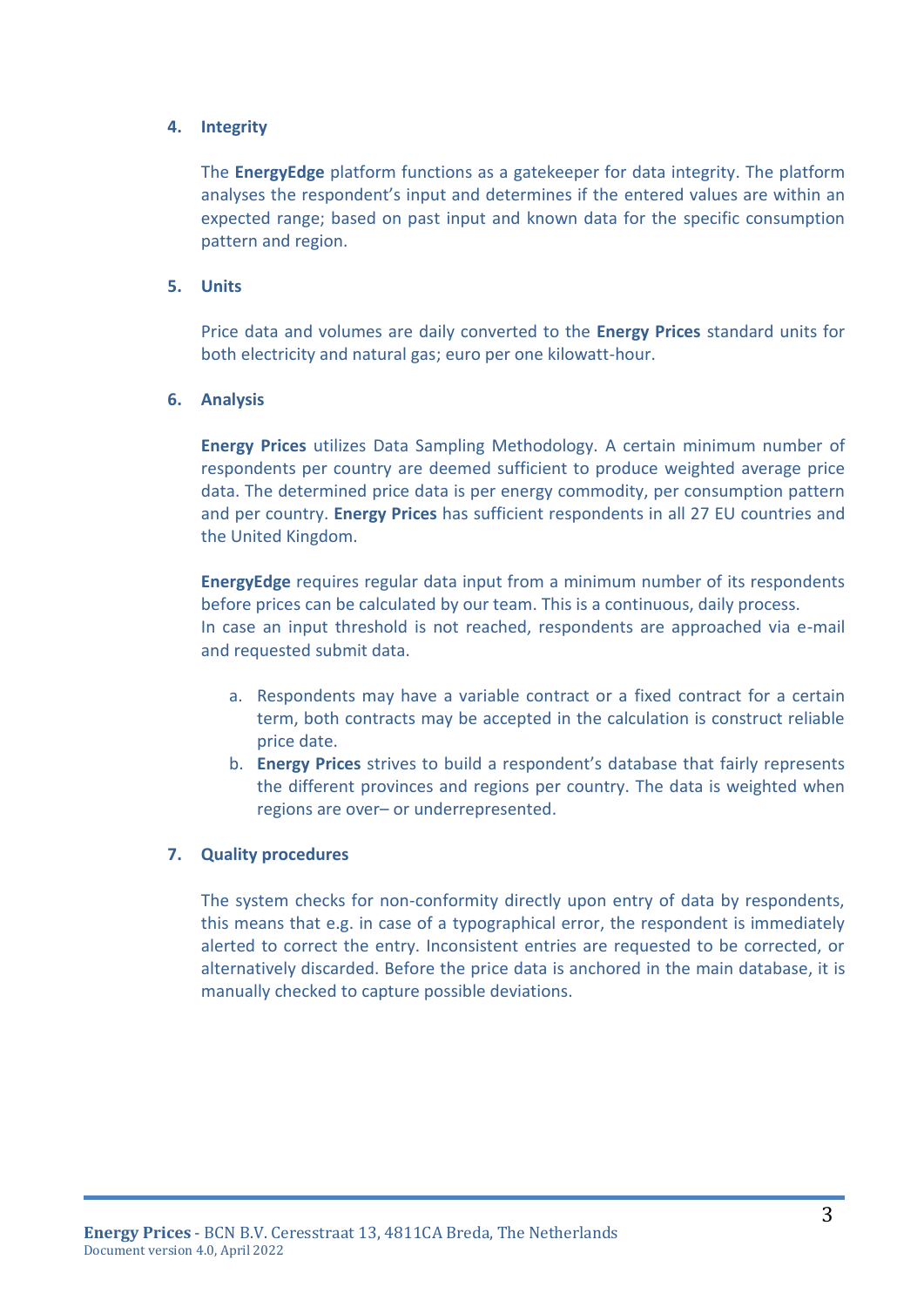#### **8. Price Data Components**

The final price data point is a price in euro per kilowatt-hour.

For example, in a purchased data-set you would find an end-user would pay on average:

**0.1290 euro/kWh for electricity for an office building in Croatia on February 4th , 2022.**

For **domestic consumers** (households), the end-user price comprises of the following components:

- a. Natural gas, or electricity market price
- b. Main transport of natural gas or transmission of electricity, to local distribution centres.
- c. Local distribution to households
- d. Administrative costs, e.g. standing charges and metering
- e. All applicable taxes: excise duties, value added tax, green taxes, VAT etc.

For **commercial consumers** (office buildings, manufacturing or industrial plants), the end-user price comprises of the following components:

- a. Natural gas, or electricity market price
- b. Main transport of natural gas, or transmission of electricity.
- c. Local distribution (when applicable)
- d. Administrative costs
- e. All applicable taxes and duties. **Recoverable taxes, such as Value Added Tax (VAT) are not included.**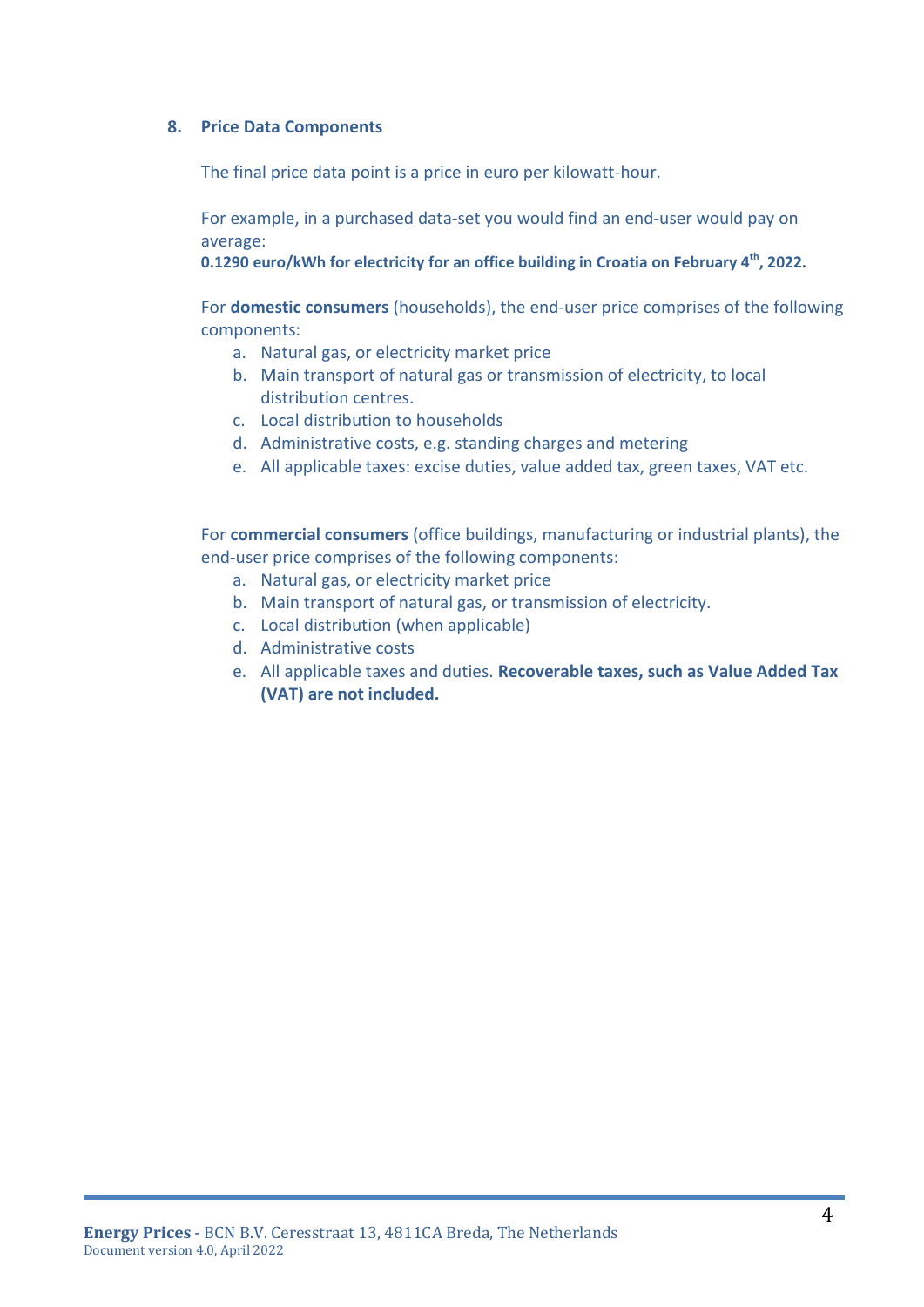# **Appendices**

### **I. Miscellaneous**

- a. For local currencies to be converted to euro, the average exchange rate for the referenced day is applied.
- b. Reports contain end-user price data, the price data is not broken down into components (market price, transport, duties and taxes).
- c. Usage bandwidths are applicable to consumption patterns and are identified on energy commodity order form (step 2) on the website.
- d. EU Average Gross Calorific Value for natural gas is set at 38.48 (MJ/m3).
- e. There is insufficient data to report on the natural gas markets for Finland, Cyprus and Malta.